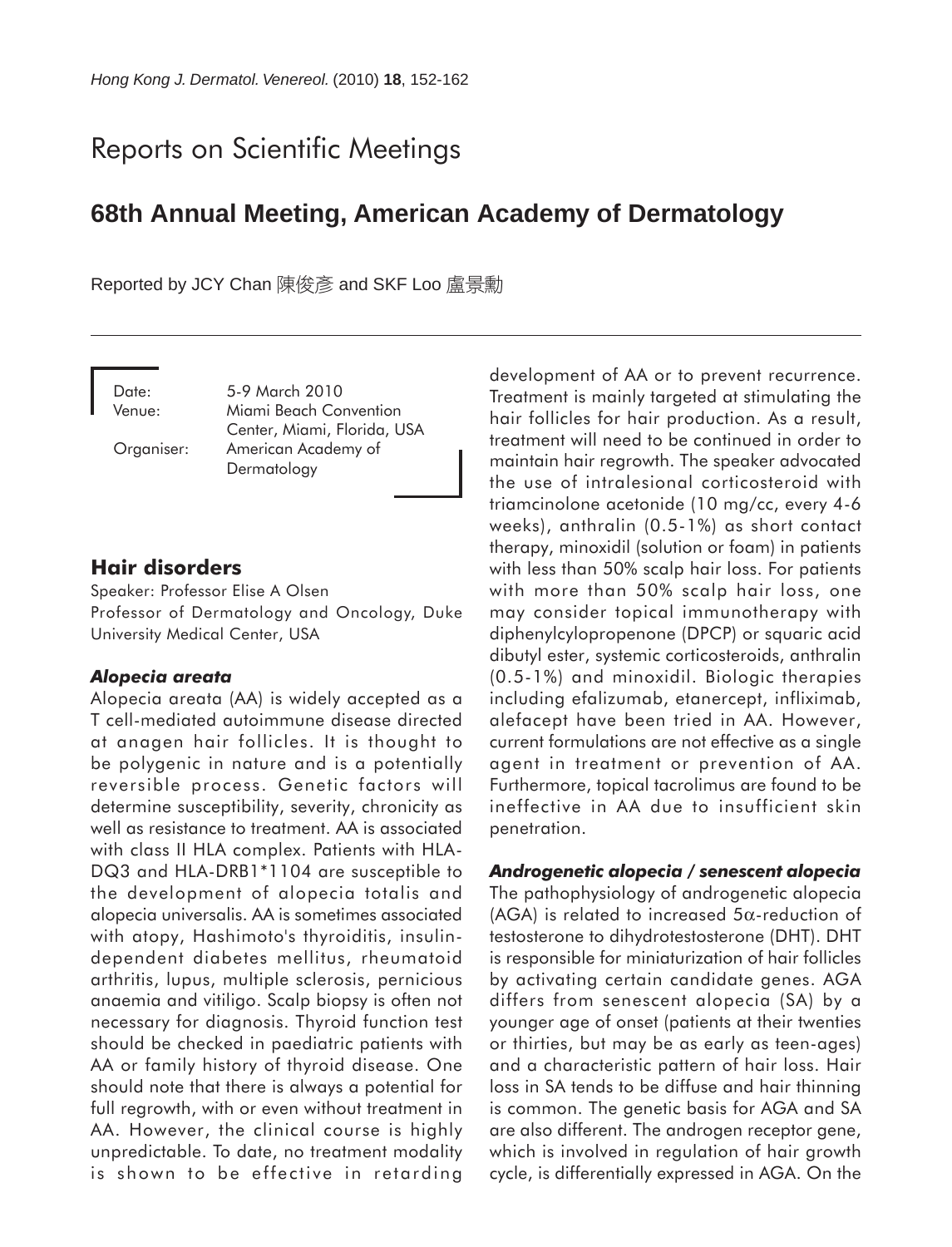other hand, systemic senescent or aging genes are differentially expressed in SA. The different gene expression profiles suggest that AGA and SA are two distinct disorders. The distinction is relevant for treatment selection. Common treatment options of AGA include finasteride and minoxidil (foam or solution). Finasteride is not effective for SA while minoxidil is employed to treat SA. It is therefore important for dermatologists to distinguish between the two conditions to optimize treatment outcome.

#### *Learning points:*

Every attempt should be made to distinguish AGA from SA as treatment options are different. There is always a potential for complete hair regrowth in AA. No single effective treatment is evident in retarding or preventing AA. Treatment targeting at stimulating hair production will need to be continued in order to maintain hair regrowth.

#### **Acne treatment update**

Speaker: Professor James Q Del Rosso Clinical Assistant Professor of Dermatology, University of Nevada School of Medicine, Nevada, USA

Multiple components are involved in the pathogenesis of acne vulgaris. In patients with acne vulgaris, subclinical inflammation often precedes visible inflammation. Development of inflammatory lesions may not always require an initial micro-comedone formation. A study showed that 28% of inflammatory lesions were preceded by normal skin. In addition, noninflammatory lesions are capable of cytokine release and perpetuate further acne development. Therefore, recent trend of acne treatment is also focused on treatment of noninflammatory or subclinical inflammatory lesions. A study showed that combination therapy with clindamycin, benzoyl peroxide and

tazarotene (cream base, 0.1%) was effective in reducing non-inflammatory acne lesions. Combination of various topical agents were studied (i.e. benzoyl peroxide 2.5% and clindamycin 1.2%; tretinoin 0.025% and clindamycin 1.2%; adapalene 0.1% and benzoyl peroxide 2.5%) and showed satisfactory efficacy. Topical dapsone (5% gel) was also shown to be effective in reduction of total number of both inflammatory and non-inflammatory acnes. It is now evident that choice of the drug-delivery vechicles may also influence the treatment outcome. The microsphere delivery system employs the use of solid phase porous microsphere and involves a progressive 3-phase gradient delivery of active ingredient. It has the advantage of avoiding epidermal "overload" with the active ingredients and improves the overall tolerability by patients. It is stable at extremes of pH and heat and offers good physical protection of active ingredient(s) from environment.

#### *Learning points:*

Subclinical inflammation is now recognized as an important factor in the pathogenesis of acne vulgaris. Combination regimes of various topical agents are generally effective in treatment of both inflammatory and clinically noninflammatory lesions. The microsphere delivery system can optimize the treatment outcome and improve patient's tolerability.

## **An update on the pathogenesis of rosacea**

Speaker: Professor Diane M Thiboutot

Professor, Department of Dermatology, the Pennsylvania State University College of Medicine, Hershey, PA, USA

Rosacea is often difficult to treat. Current understanding of the underlying pathophysiology is limited. Effective therapies are only available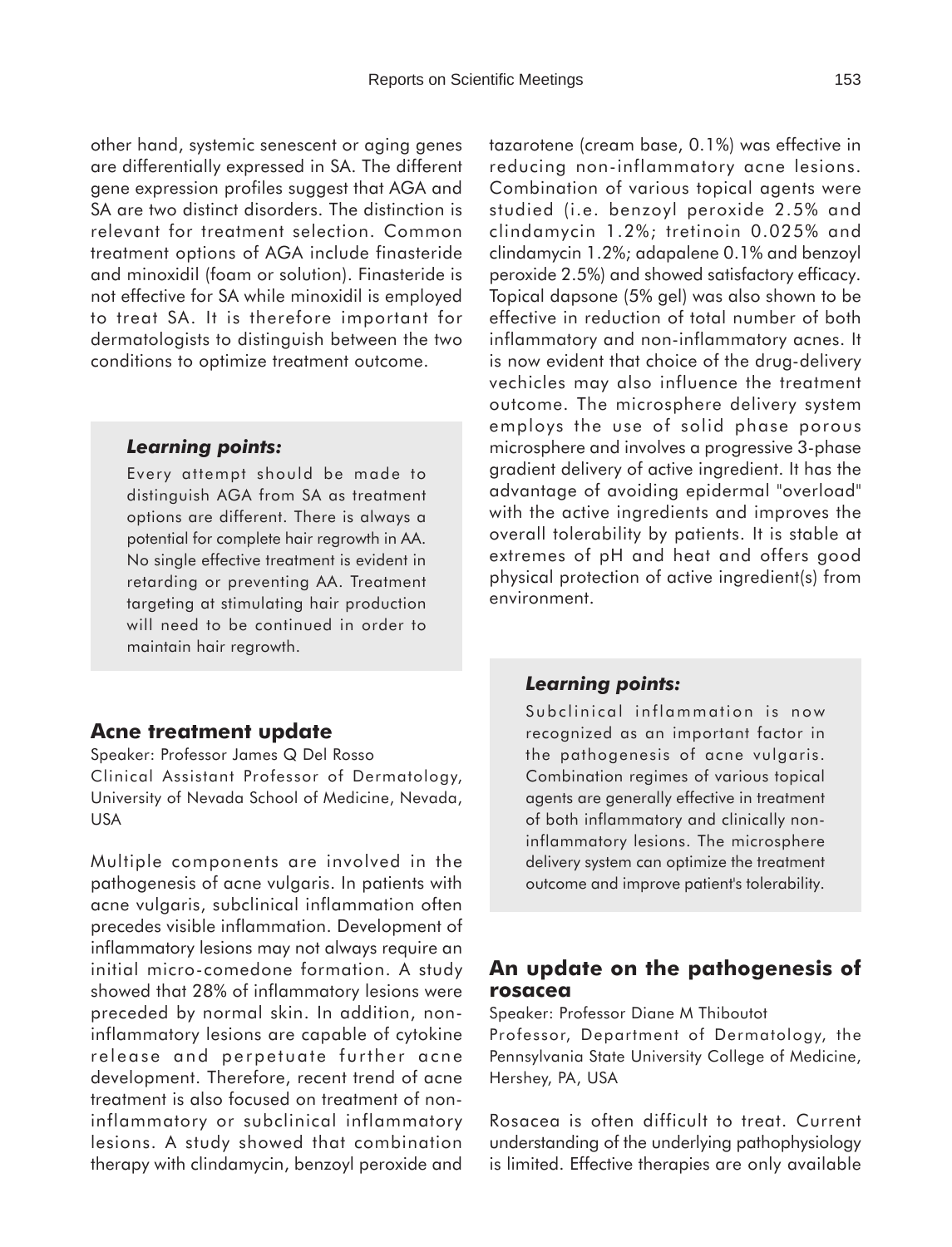for some but not all features of the disease. Aetiology of rosacea is multi-factorial. Genetics, *Helicobacter pylori*, *Demodex folliculorum*, oxygen free radicals, bacterial antigens (*Bacillus oleronius*), increased activity of kallikrein 5, photodamage and resultant neovascularization are proposed to be associated with development of rosacea. Stimulation by *Demodex* , *Bacillus oleronius* and *Helicobacter* antigens can potentiate the inflammatory component of rosacea. Increased activity of serine proteases, oxidative stress and photodamages are thought to be causing skin barrier disruption and facilitating subsequent antigen stimulation. Better understanding of the contributing factors may guide in therapeutic directions of rosacea. Sun protection to prevent photodamage, inhibitors of vascular endothelium growth factor to limit angiogenesis, use of antioxidants and anti-inflammatory agents to reduce oxidative stress, serine protease inhibition are potentially effective means to tackle rosacea.

#### *Learning points:*

Rosacea is multi-factorial and therapies are targeting at various components of the underlying pathophysiology.

## **Unusual cutaneous lymphomas**

Speaker: Professor Lorenzo Cerroni Associate Professor of Dermatology and Venereology, University of Graz, Austria

Most cutaneous lymphomas can be classified according to the World Health Organization (WHO) − European Organization for Research and Treatment of Cancer (EORTC) classification of cutaneous lymphomas published in 2005. However, some cutaneous lymphoproliferative disorders may present with problematic aspects that may render a precise diagnosis and classification difficult. Some simulators of cutaneous lymphomas (pseudolymphomas) may closely mimick the malignant counterpart, rendering evaluation of these cases problematic. Also, some malignant non-lymphoid tumours may mimick histopathologically the pictures of a cutaneous lymphoproliferative disorder, representing another pitfall in proper diagnosis of difficult cases.

Mycosis fungoides (MF) is the most common type of cutaneous lymphoma, and can be usually diagnosed in early stages upon careful clinicopathologic correlation. Some peculiar clinical, histopathologic, or phenotypic variants of MF (e.g. syringotropic MF, papular MF, cytotoxic MF, etc.) may present with clinicopathologic features that deviate considerably from the conventional patches, plaques and tumours of the disease, thus representing potential diagnostic pitfalls. MF may present with unusual clinical and histopathological features, in particular in children and adolescents (the hypopigmented variant is more frequent in this age group). A peculiar variant of MF in children closely simulates pityriasis lichenoides et varioliformis acuta (PLEVA); on the other hand, atypical cases of PLEVA may be very difficult to distinguish from MF. Plaques and tumours of MF are indistinguishable morphologically from similar lesions arising in aggressive cytotoxic lymphomas (cutaneous aggressive epidermotropic CD8+ T-cell lymphoma, cutaneous gamma/delta T-cell lymphoma, and cutaneous T/NK-cell lymphoma, nasal-type). Integration of accurate clinical history, clinical features, complete phenotypic and molecular studies as well as in-situ hybridization for Epstein-Barr virus are mandatory for a precise diagnosis and classification of these cases.

The spectrum of cutaneous CD30+ lymphoproliferative disorders includes lymphomatoid papulosis and anaplastic large cell lymphoma, but the precise classification of a given case may be impossible. In some patients, hyperplasia of the epidermis may simulate the picture of an epithelial tumour (e.g. keratoacanthoma), and in some patients association of a CD30+ lymphoproliferative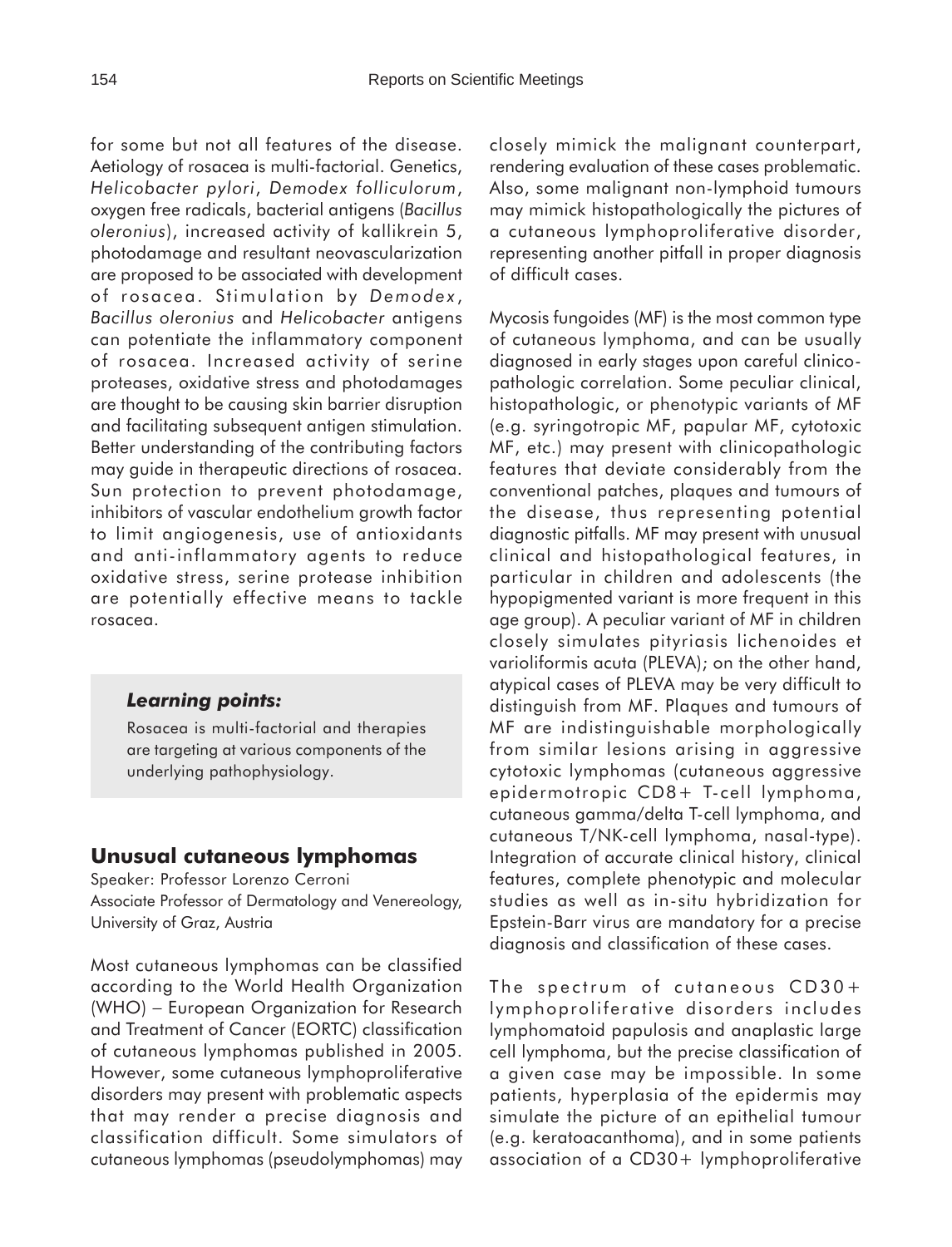disorder with conventional keratoacanthomas has been described. Although CD30 expression is a hallmark of the cutaneous CD30+ lymphoproliferative disorders, it should be remembered that CD30 can be expressed by reactive cells in many benign conditions, including many cutaneous infectious diseases. These benign simulators represent a great diagnostic challenge in the histopathologic evaluation of CD30+ cutaneous lymphoid infiltrates.

Recently, a peculiar type of T-cell lymphoma involving only the subcutaneous tissues (subcutaneous panniculitis-like T-cell lymphoma) has been described. Although the main differential diagnosis is represented by lupus erythematosus panniculitis (lupus profundus), in some patients, there seems to be overlapping features of both entities, suggesting that perhaps an association between the two diseases exists. These cases, too, represent a great challenge for both clinicians and dermatopathologists, as a precise categorization is often impossible.

Most of the cutaneous B-cell lymphomas arising primarily in the skin belong to the categories of follicle center B-cell lymphoma, marginal zone B-cell lymphoma, and diffuse large B-cell lymphoma, leg-type. An uncommon clinical variant is characterized by miliary lesions that deviate from the conventional presentation with plaques and tumours. Even secondary cutaneous involvement by primary nodal lymphomas may present with a clinical picture simulating an inflammatory skin disorder. Unusual cutaneous B-cell lymphomas may arise also in the setting of immunosuppression (either congenital, or associated with infections such as HIV infection, or due to immunosuppressive treatment). In patients who underwent solid organ transplantation, the onset of so-called post-transplant lymphoproliferative disorders should be taken into account by evaluation of unusual cutaneous lymphoid proliferations.

Besides lymphomas arising primarily in the skin, many non-Hodgkin lymphomas and leukaemias may present with specific cutaneous manifestations that sometimes are the source of considerable diagnostic dilemma. Patients with B chronic lymphocytic leukemia may present with specific lesions at the site of cutaneous infections caused by microorganisms such as herpes simplex, herpes zoster or *Borrelia burgdorferi*, among others. In other types of leukeamia, neoplastic cells may colonize the skin at the site of skin inflammation.

#### *Learning points:*

Diagnostic challenges are often encountered in cutaneous lymphoproliferative disease. Categorization of cutaneous lymphomas according to the WHO-EORTC classification is sometimes difficult or even impossible. Infections, inflammatory and drug reactions are mimickers to cutaneous lymphomas. Integration of accurate clinical history, clinical features, and complete phenotypic and molecular studies are essential in diagnosis of atypical cases.

## **Critical anatomy made simple: a framework to operate with confidence and efficiency even in "danger zones"**

Speaker: Dr. Jeremy S. Bordeaux

Assistant Professor of Dermatology, University Hospitals Case Medical Center, Case Western Reserve University, USA

Functional defects following cutaneous surgery are unfortunate. Proper knowledge of anatomy allows the surgeon to avoid these unwanted outcomes. Three "danger zones" were frequently encountered by dermatologic surgeons. The nerves encountered in these danger zones include: 1) the temporal branch of the facial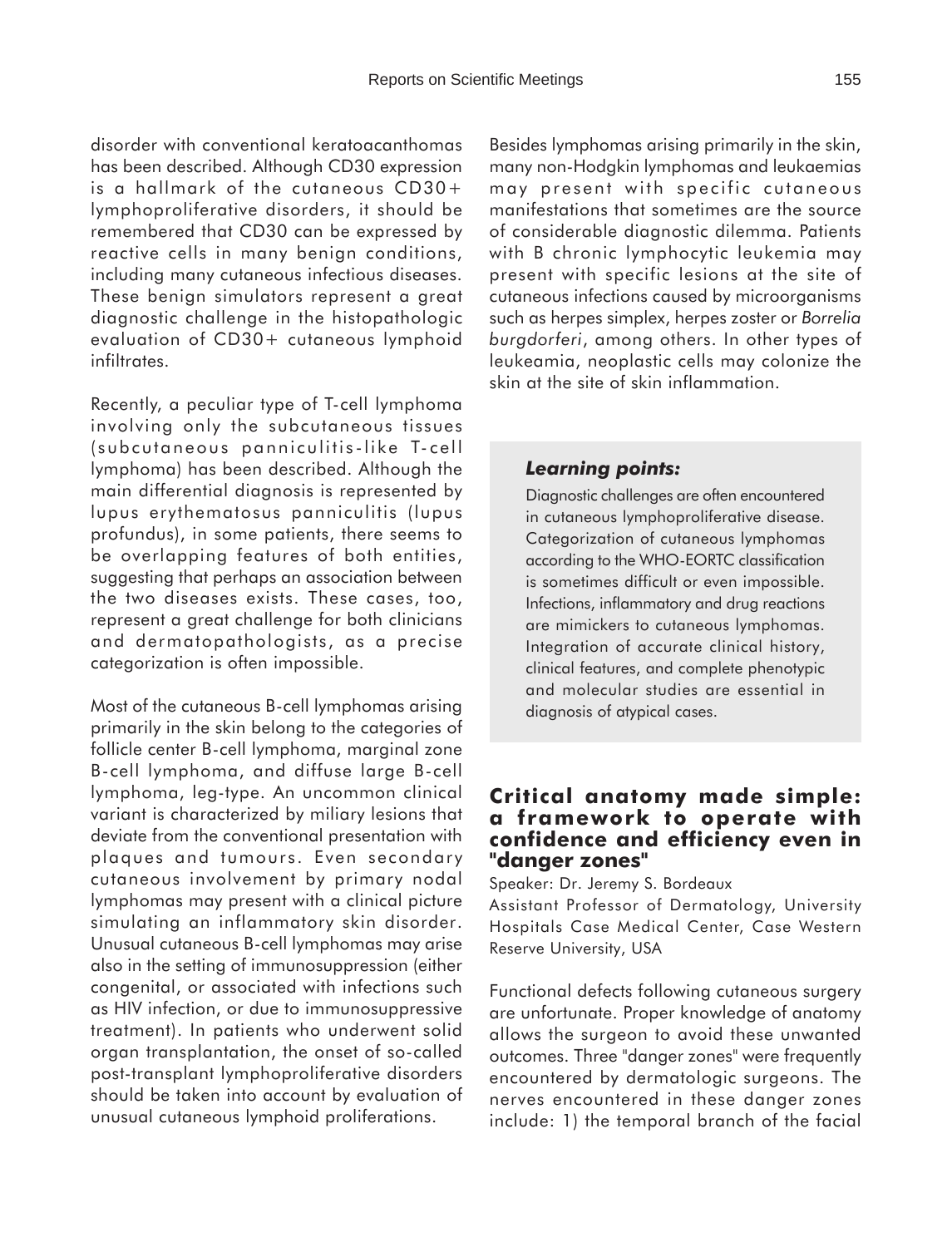nerve, 2) the marginal mandibular branch of the facial nerve, and 3) the spinal accessory nerve. Violation of any of these nerves results in unpleasing functional and aesthetic outcomes. Proper patient counseling is imperative when operating in these dangerous locations.

*1) The temporal branch of the facial nerve* emerges from the parotid and travels up to innervate the frontalis muscle, the upper portion of the orbicularis oculi, and the corrugator supercilii. A line drawn from the earlobe to the lateral brow and a line drawn from the tragus to the lateral aspect of the most superior forehead wrinkle serves as a guide to the path the nerve follows. The nerve is at most risk as it crosses the zygoma. Damage to the temporal branch results in an inability to raise the eyebrow (ipsilateral frontalis muscle paralysis) and drooping of the eyebrow (brow ptosis) at rest. The functional and aesthetic defect can be repaired by using botulinum toxin on the contralateral forehead or by performing a direct brow lift on the ipsilateral forehead. Beware of patients that have had prior parotid gland surgery. If the parotid gland has been removed, the entire facial nerve may be exposed.

*2) The marginal mandibular branch of the facial nerve* exits the parotid gland at the angle of the jaw and innervates the lip depressors. The nerve is at greatest risk where the facial artery crosses the mandible. Damage to this nerve results in inability to pull the lip down and to the side; causing an asymmetric smile. Drooling and oral incompetence may also occur. Beware of the position of the head as the position of the nerve may drop 2 cm below the mandible when the neck is turned to the opposite side.

*3) The spinal accessory nerve* can be located by bisecting a horizontal line connecting the angle of the jaw to the mastoid process with a vertical line drawn from the midpoint of the horizontal line to the posterior border of the sternocleidomastoid muscle. This nerve innervates the trapezius muscle. Damage will result in difficulty in raising the shoulder. Be aware of "cysts on the neck". These can be lymph nodes and the spinal accessory nerve can be damaged during attempted removal.

4) Sensory nerves: Remember to counsel patients about sensory nerve damage. The supraorbital nerve is frequently damaged during forehead surgery. Sensation usually returns in about a year.

## *Learning points:*

Nerves involved in the danger zones should be identified: 1) the temporal branch of the facial nerve, 2) the marginal mandibular branch of the facial nerve, and 3) the spinal accessory nerve. Violation of any of these nerves results in unpleasing functional and aesthetic outcomes. Proper patient counseling is imperative when operating in these locations.

## **New and novel treatment options for severe chronic urticaria**

Speaker: Dr. Nicholas Soter

Professor, the Ronald O. Perelman Department of Dermatology, New York University School of Medicine, USA

H1-type antihistamines are the mainstay of treatment in the management of urticaria/ angioedaema. For patients with refractory disease, chronic idiopathic urticaria, who have failed to benefit from conventional therapy, novel therapeutic measures may be considered. In double-blind placebo-controlled trials, the addition of leukotriene receptor inhibitors, zafirlukast and montelukast, to an antihistamine and the addition of nifedipine to antihistamines had been beneficial. The 5-lipoxygenase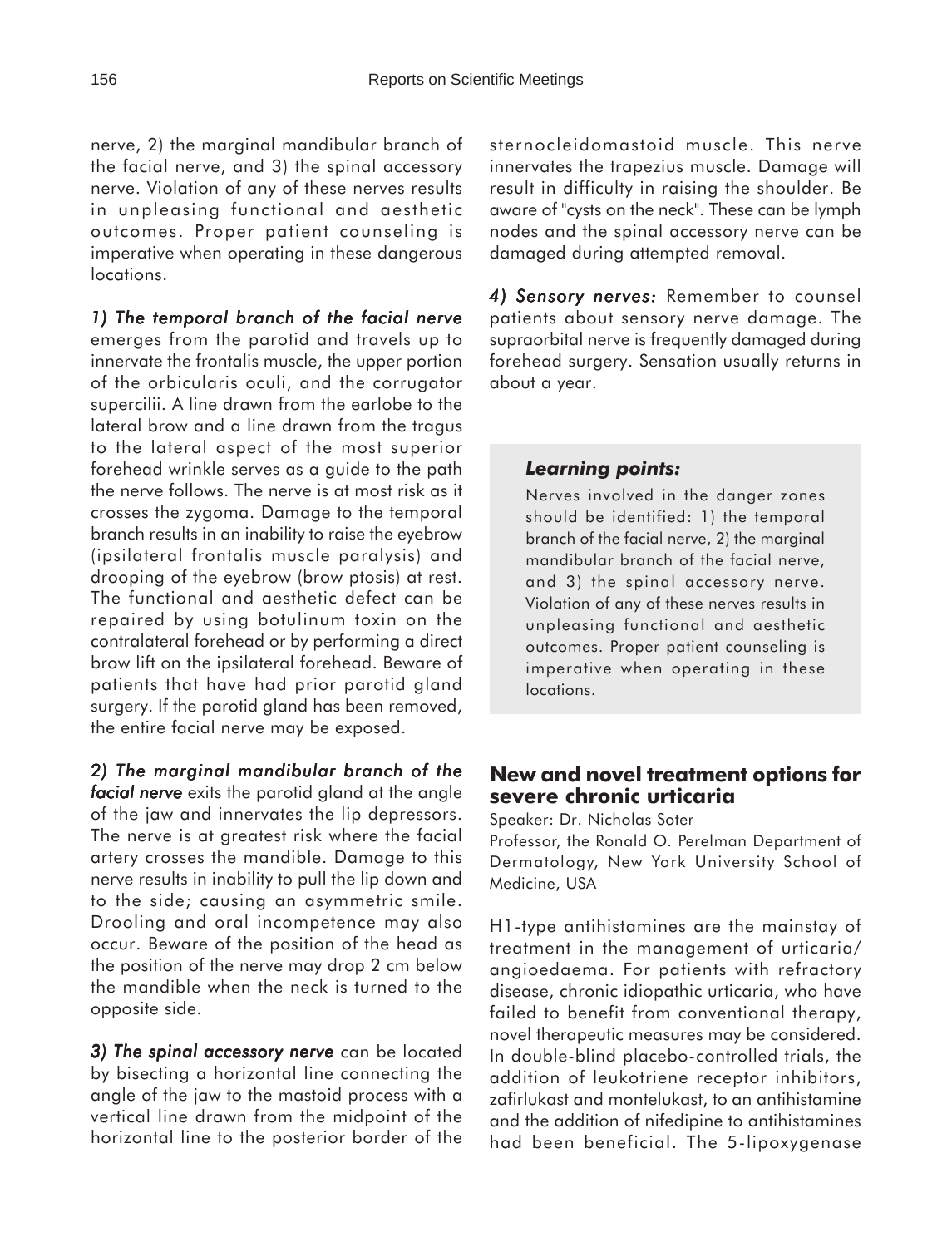inhibitor, zileuton, was used successfully anecdotally in a few patients. Leukotriene receptor antagonists may prevent exacerbations in chronic urticaria that are induced by nonsteroidal anti-inflammatory agents.

The addition of dipyridamole or levamisole to an H1-antihistamine was more effective than the antihistamine alone in one single trial. In double-blind trials, dapsone and sulfasalazine were of value in patients with chronic idiopathic urticaria. Colchicine and hydroxychloroquine have been of benefit in some patients. Cyclosporine was effective in chronic idiopathic urticaria in randomized, double-blind studies; however, the appropriate dose has not yet been determined. Tacrolimus, mycophenolate mofetil, and sirolimus may be effective in some patients. In patients with thyroid autoantibodies and chronic idiopathic urticaria, some experienced resolution after the administration of levothyroxine. Methotrexate was used in a few patients with benefit in small case series. In a clinical trial, intravenous immunoglobulin was of benefit in some patients.

Omalizumab was effective in a double-blind, placebo-controlled trial, and rituximab was useful in case reports. Plasmapheresis was of value in patients with circulating autoantibodies, but relapse occurred as the antibody formed again. Warfarin and autologous whole blood were of benefit in anecdotal case reports. In two studies, the use of narrow-band ultraviolet B phototherapy was associated with improvement in patients with chronic idiopathic urticaria.

## *Learning point:*

Well designed clinical trials in treating chronic refractory urticaria are still lacking at this moment. Various immunosuppressive agents including newer biologics may be used with close monitoring of clinical response and side effects.

## **Alopecia areata-in managing hair loss made easy forum**

Speaker: Professor Vera Price Professor, Department of Dermatology, University of California, San Francisco

Alopecia areata is a T-cell mediated autoimmune disease directed at the anagen hair follicle. It is a polygenic complex disease in which various genetic loci determining the susceptibility, severity, chronicity of the disease and resistance to treatment were identified.

Although the course of disease is unpredictable and no effective treatment is able to alter its course or prognosis, there is always a potential for regrowth, with or without treatment. The treatment principle in alopecia areata is to stimulate follicle to reproduce hair. To maintain the hair growth, effective treatments need to be continued until the condition enters spontaneous remission. When considering modalities of treatment, we can roughly divide the patient into 2 groups with 50% hair loss as a cut off point.

#### *Patients with less than 50% scalp hair loss*

- 1. Intralesional steroid, e.g. triamcinolone acetonide 10 mg/ml, every four to six weeks. In area of eyebrow, a maximum of 0.25 ml in total for both eyebrows is recommended.
- 2. Short contact therapy with anthralin 0.5- 1% (irritation was not needed for hair growth).
- 3. 5% minoxidil solution or foam.
- 4. Topical steroid is generally not very effective; it can be used as adjunct to reduce irritation by other treatments.

#### *Patients with more than 50% scalp hair loss*

- 1. Topical immunotherapy e.g. diphencyprone, squaric acid dibutyl ester.
- 2. Systemic steroid is used for temporary "fix". Unless the disease goes into spontaneous remission, effect will be loss when steroid is tailed off. Pulsed steroid therapy can be used.